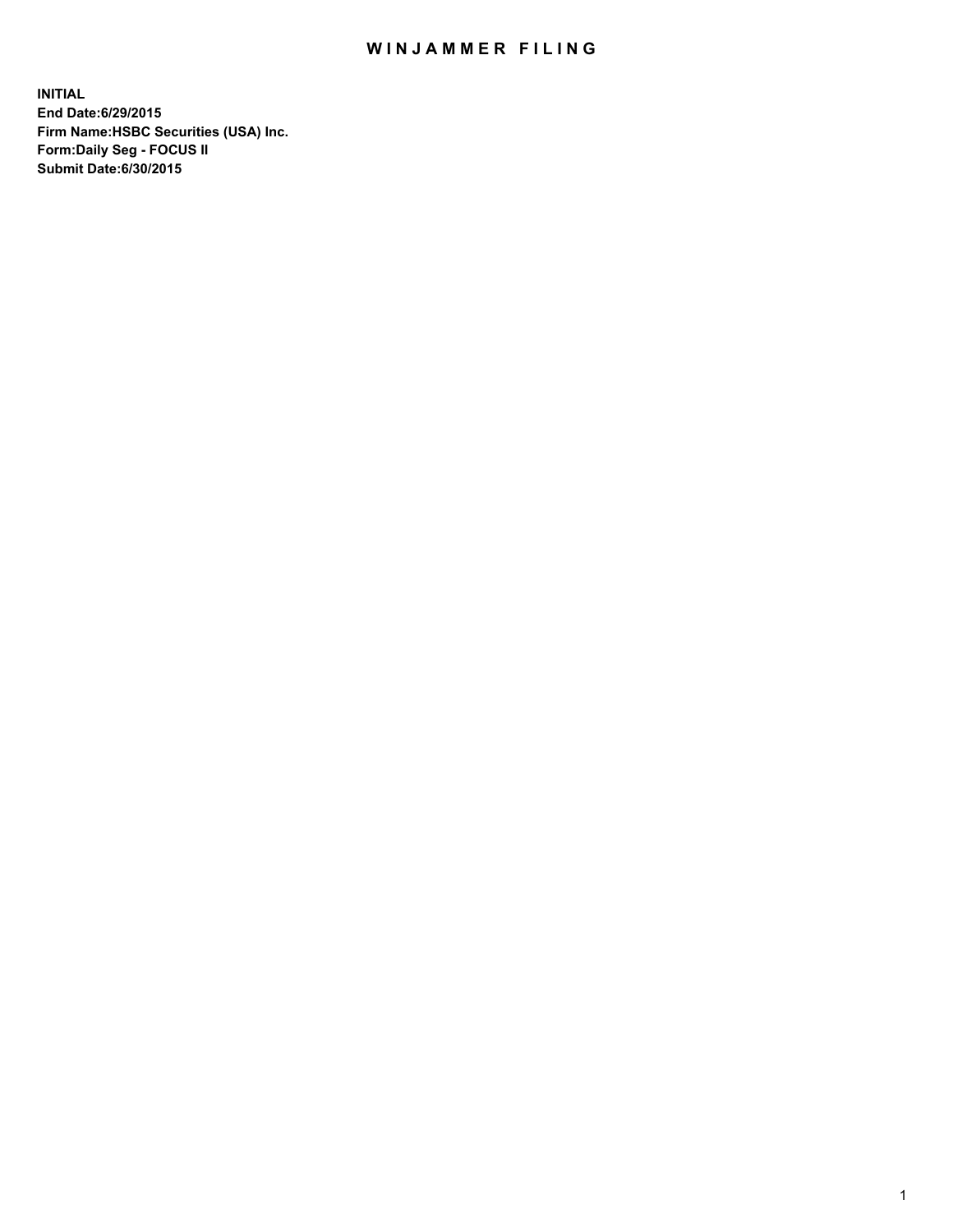## **INITIAL End Date:6/29/2015 Firm Name:HSBC Securities (USA) Inc. Form:Daily Seg - FOCUS II Submit Date:6/30/2015 Daily Segregation - Cover Page**

| Name of Company<br><b>Contact Name</b><br><b>Contact Phone Number</b><br><b>Contact Email Address</b>                                                                                                                                                                                                                          | <b>HSBC Securities (USA) Inc.</b><br>Steven richardson<br>212-525-6445<br>steven.richardson@us.hsbc.com |
|--------------------------------------------------------------------------------------------------------------------------------------------------------------------------------------------------------------------------------------------------------------------------------------------------------------------------------|---------------------------------------------------------------------------------------------------------|
| FCM's Customer Segregated Funds Residual Interest Target (choose one):<br>a. Minimum dollar amount: ; or<br>b. Minimum percentage of customer segregated funds required:%; or<br>c. Dollar amount range between: and; or<br>d. Percentage range of customer segregated funds required between: % and %.                        | 50,000,000<br>0 <sub>0</sub><br>0 <sub>0</sub>                                                          |
| FCM's Customer Secured Amount Funds Residual Interest Target (choose one):<br>a. Minimum dollar amount: ; or<br>b. Minimum percentage of customer secured funds required:%; or<br>c. Dollar amount range between: and; or<br>d. Percentage range of customer secured funds required between:% and%.                            | 10,000,000<br><u>0</u><br>0 <sub>0</sub><br>0 <sub>0</sub>                                              |
| FCM's Cleared Swaps Customer Collateral Residual Interest Target (choose one):<br>a. Minimum dollar amount: ; or<br>b. Minimum percentage of cleared swaps customer collateral required:% ; or<br>c. Dollar amount range between: and; or<br>d. Percentage range of cleared swaps customer collateral required between:% and%. | 70,000,000<br>00<br><u>00</u>                                                                           |

Attach supporting documents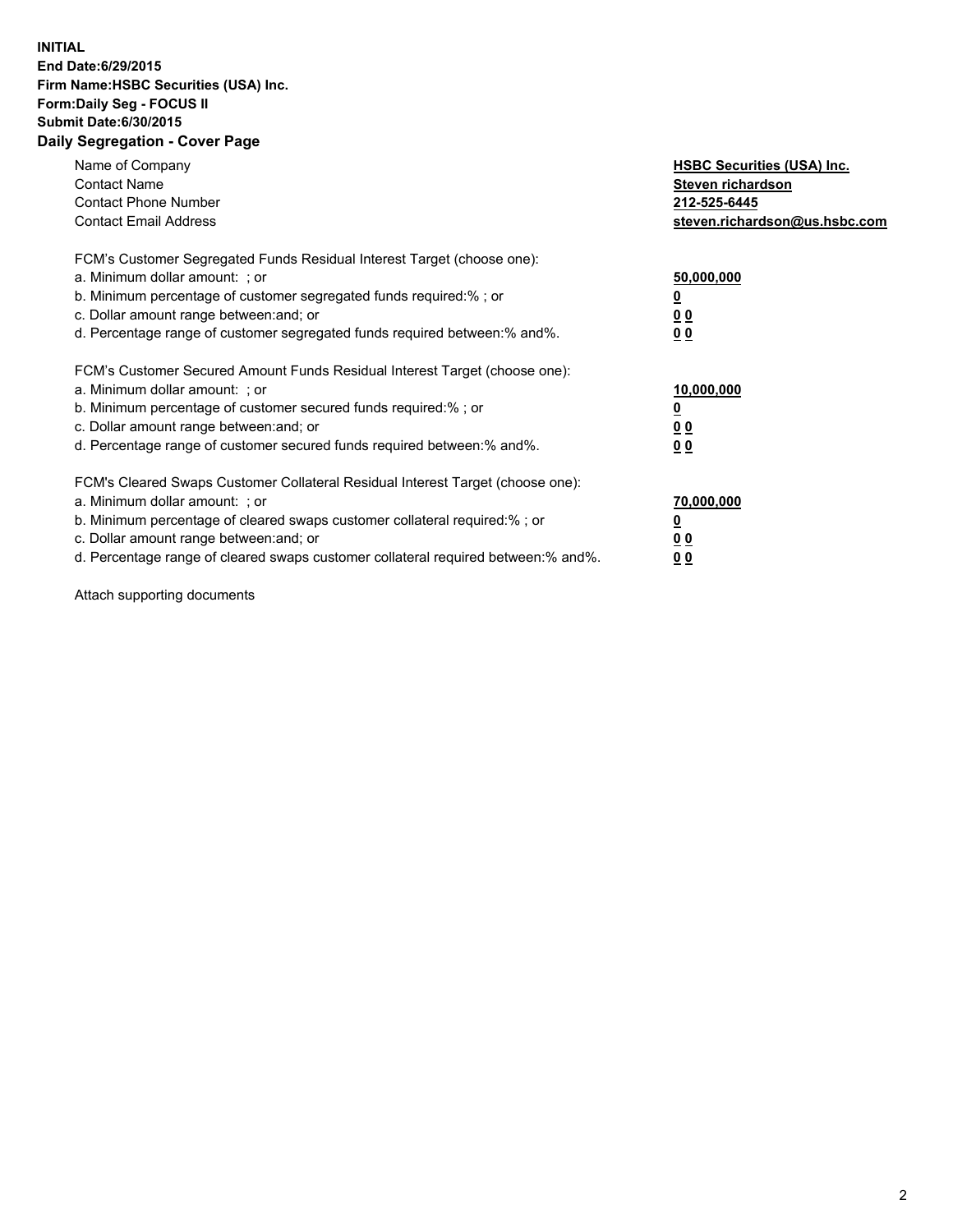**INITIAL End Date:6/29/2015 Firm Name:HSBC Securities (USA) Inc. Form:Daily Seg - FOCUS II Submit Date:6/30/2015 Daily Segregation - Secured Amounts** Foreign Futures and Foreign Options Secured Amounts Amount required to be set aside pursuant to law, rule or regulation of a foreign government or a rule of a self-regulatory organization authorized thereunder **0** [7305] 1. Net ledger balance - Foreign Futures and Foreign Option Trading - All Customers A. Cash **61,825,415** [7315] B. Securities (at market) **40,799,975** [7317] 2. Net unrealized profit (loss) in open futures contracts traded on a foreign board of trade **-5,072,735** [7325] 3. Exchange traded options a. Market value of open option contracts purchased on a foreign board of trade **0** [7335] b. Market value of open contracts granted (sold) on a foreign board of trade **0** [7337] 4. Net equity (deficit) (add lines 1. 2. and 3.) **97,552,655** [7345] 5. Account liquidating to a deficit and account with a debit balances - gross amount **4,762,320** [7351] Less: amount offset by customer owned securities **-4,479,662** [7352] **282,658** [7354] 6. Amount required to be set aside as the secured amount - Net Liquidating Equity Method (add lines 4 and 5) **97,835,313** [7355] 7. Greater of amount required to be set aside pursuant to foreign jurisdiction (above) or line 6. **97,835,313** [7360] FUNDS DEPOSITED IN SEPARATE REGULATION 30.7 ACCOUNTS 1. Cash in banks A. Banks located in the United States **32,561,406** [7500] B. Other banks qualified under Regulation 30.7 **0** [7520] **32,561,406** [7530] 2. Securities A. In safekeeping with banks located in the United States **40,799,975** [7540] B. In safekeeping with other banks qualified under Regulation 30.7 **0** [7560] **40,799,975** [7570] 3. Equities with registered futures commission merchants A. Cash **0** [7580] B. Securities **0** [7590] C. Unrealized gain (loss) on open futures contracts **0** [7600] D. Value of long option contracts **0** [7610] E. Value of short option contracts **0** [7615] **0** [7620] 4. Amounts held by clearing organizations of foreign boards of trade A. Cash **0** [7640] B. Securities **0** [7650] C. Amount due to (from) clearing organization - daily variation **0** [7660] D. Value of long option contracts **0** [7670] E. Value of short option contracts **0** [7675] **0** [7680] 5. Amounts held by members of foreign boards of trade A. Cash **63,022,714** [7700] B. Securities **0** [7710] C. Unrealized gain (loss) on open futures contracts **-5,072,735** [7720] D. Value of long option contracts **0** [7730]

- E. Value of short option contracts **0** [7735] **57,949,979** [7740]
- 6. Amounts with other depositories designated by a foreign board of trade **0** [7760]
- 7. Segregated funds on hand **0** [7765]
- 8. Total funds in separate section 30.7 accounts **131,311,360** [7770]
- 9. Excess (deficiency) Set Aside for Secured Amount (subtract line 7 Secured Statement Page 1 from Line 8)
- 10. Management Target Amount for Excess funds in separate section 30.7 accounts **10,000,000** [7780]
- 11. Excess (deficiency) funds in separate 30.7 accounts over (under) Management Target **23,476,047** [7785]

**33,476,047** [7380]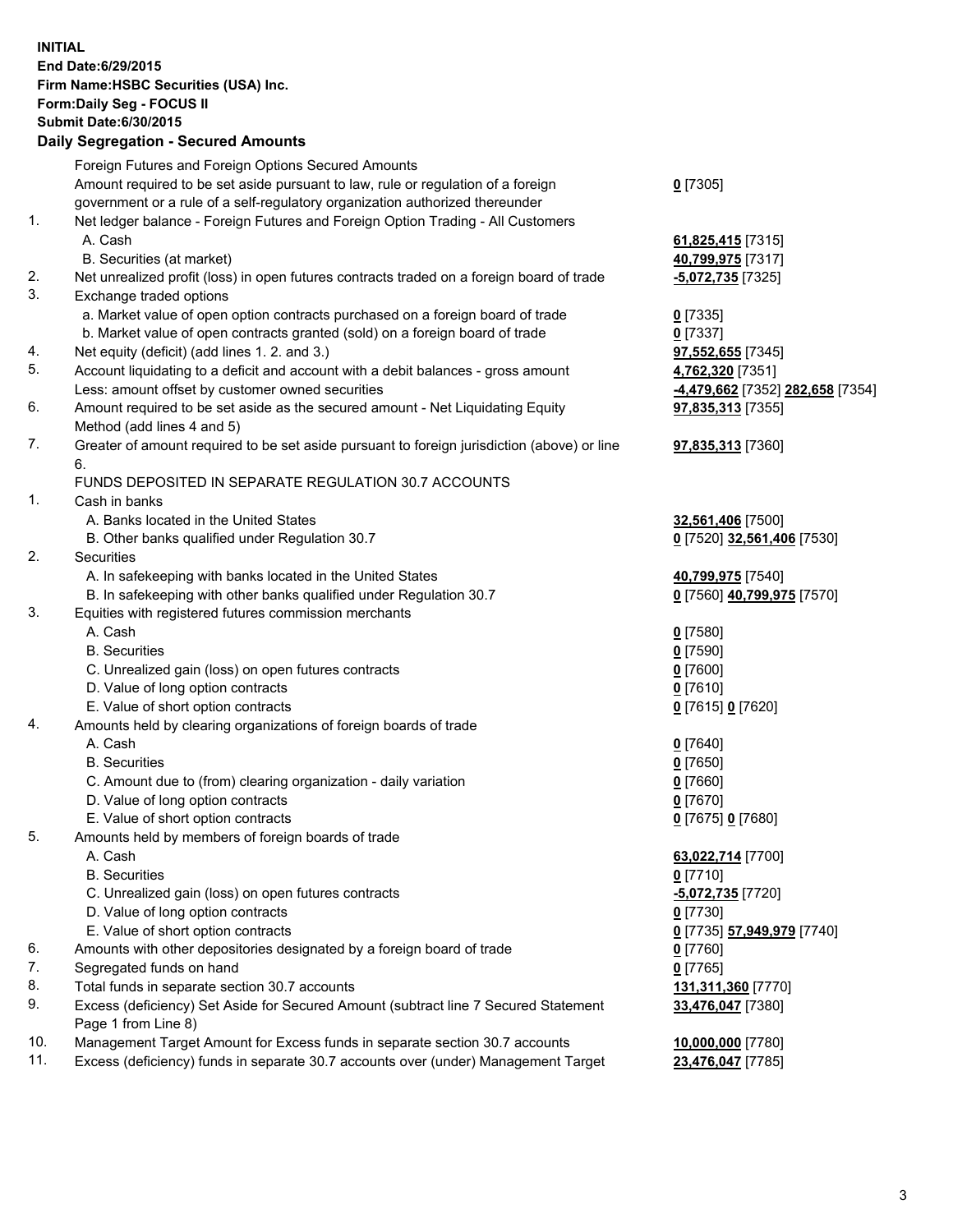| <b>INITIAL</b>                            | End Date: 6/29/2015<br>Firm Name: HSBC Securities (USA) Inc.<br>Form: Daily Seg - FOCUS II<br><b>Submit Date:6/30/2015</b> |                                |  |  |
|-------------------------------------------|----------------------------------------------------------------------------------------------------------------------------|--------------------------------|--|--|
| Daily Segregation - Segregation Statement |                                                                                                                            |                                |  |  |
|                                           | SEGREGATION REQUIREMENTS(Section 4d(2) of the CEAct)                                                                       |                                |  |  |
| 1.                                        | Net ledger balance                                                                                                         |                                |  |  |
|                                           | A. Cash                                                                                                                    | 167,669,509 [7010]             |  |  |
|                                           | B. Securities (at market)                                                                                                  | 675,080,626 [7020]             |  |  |
| 2.                                        | Net unrealized profit (loss) in open futures contracts traded on a contract market                                         | -138,028,245 [7030]            |  |  |
| 3.                                        | Exchange traded options                                                                                                    |                                |  |  |
|                                           | A. Add market value of open option contracts purchased on a contract market                                                | 119,420,602 [7032]             |  |  |
|                                           | B. Deduct market value of open option contracts granted (sold) on a contract market                                        | -4,099,131 [7033]              |  |  |
| 4.                                        | Net equity (deficit) (add lines 1, 2 and 3)                                                                                | 820,043,361 [7040]             |  |  |
| 5.                                        | Accounts liquidating to a deficit and accounts with                                                                        |                                |  |  |
|                                           | debit balances - gross amount                                                                                              | 110,257,369 [7045]             |  |  |
|                                           | Less: amount offset by customer securities                                                                                 | -110,257,369 [7047] 0 [7050]   |  |  |
| 6.                                        | Amount required to be segregated (add lines 4 and 5)                                                                       | 820,043,361 [7060]             |  |  |
| 7.                                        | FUNDS IN SEGREGATED ACCOUNTS                                                                                               |                                |  |  |
|                                           | Deposited in segregated funds bank accounts<br>A. Cash                                                                     |                                |  |  |
|                                           | B. Securities representing investments of customers' funds (at market)                                                     | 9,847,445 [7070]<br>$0$ [7080] |  |  |
|                                           | C. Securities held for particular customers or option customers in lieu of cash (at                                        | 64,224,329 [7090]              |  |  |
|                                           | market)                                                                                                                    |                                |  |  |
| 8.                                        | Margins on deposit with derivatives clearing organizations of contract markets                                             |                                |  |  |
|                                           | A. Cash                                                                                                                    | 156,240,548 [7100]             |  |  |
|                                           | B. Securities representing investments of customers' funds (at market)                                                     | 21,198,398 [7110]              |  |  |
|                                           | C. Securities held for particular customers or option customers in lieu of cash (at                                        | 610,856,297 [7120]             |  |  |
|                                           | market)                                                                                                                    |                                |  |  |
| 9.                                        | Net settlement from (to) derivatives clearing organizations of contract markets                                            | -82,815,126 [7130]             |  |  |
| 10.                                       | Exchange traded options                                                                                                    |                                |  |  |
|                                           | A. Value of open long option contracts                                                                                     | 119,420,602 [7132]             |  |  |
|                                           | B. Value of open short option contracts                                                                                    | -4,099,131 [7133]              |  |  |
| 11.                                       | Net equities with other FCMs                                                                                               |                                |  |  |
|                                           | A. Net liquidating equity                                                                                                  | 25,601,491 [7140]              |  |  |
|                                           | B. Securities representing investments of customers' funds (at market)                                                     | 0 [7160]                       |  |  |
|                                           | C. Securities held for particular customers or option customers in lieu of cash (at                                        | $0$ [7170]                     |  |  |
|                                           | market)                                                                                                                    |                                |  |  |
| 12.                                       | Segregated funds on hand                                                                                                   | $0$ [7150]                     |  |  |
| 13.                                       | Total amount in segregation (add lines 7 through 12)                                                                       | 920,474,853 [7180]             |  |  |
| 14.                                       | Excess (deficiency) funds in segregation (subtract line 6 from line 13)                                                    | 100,431,492 [7190]             |  |  |
| 15.                                       | Management Target Amount for Excess funds in segregation                                                                   | 50,000,000 [7194]              |  |  |
| 16.                                       | Excess (deficiency) funds in segregation over (under) Management Target Amount                                             | 50,431,492 [7198]              |  |  |
|                                           | Excess                                                                                                                     |                                |  |  |